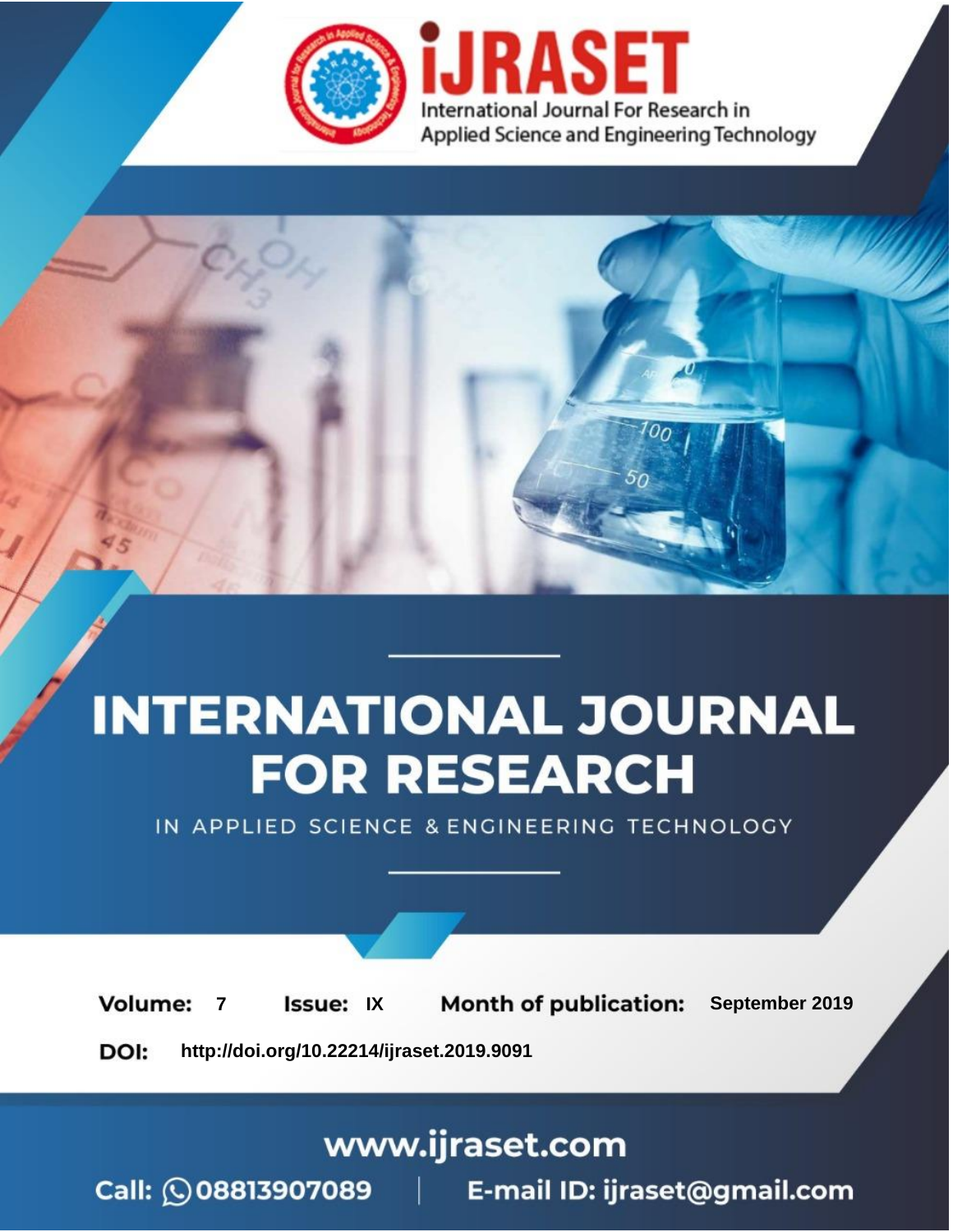

# **A Unique Method to Get Time Complexity of Same type of Infinite Instructions**

Sohel Aman Khan

*BCA(3rd Sem), Panskura Banamali College*

*Abstract: Computer is growing up day by day in the world around us and it's also become optimized physically and logically .For measuring logical optimization we have space complexity and time complexity. we write those things by the help of asymptotic notation. Now a days, space complexity not give us much problem for inventing large scale storage device at cheap cost . But , time complexity is still a big issue for programmers and Researchers . There are many methods and algorithms to optimize algorithms and many are under process. But , as for human nature, we want more optimize and try to know the unknown things of it.*

*Keywords: Space complexity, Time complexity, asymptotic notation, algorithms*

### **I. INTRODUCTIONS**

Time complexity shows the execution time of any statement or algorithms .It can be polynomial or exponential. It depends on that algorithm. Basically , it's calculated on finite number of statement. But for infinite number of statement there are less amount of work than finite number of statement .

Many mathematical formulas can easily present the time complexity of infinite number of statement, theoretically. But for we cannot present this practically by current technology , researcher has less interest for this .My research is to present time complexity of some type of infinite statements in finite form. By this we can get brief idea about time complexity of some type of infinite statements.

## **II. METHOD**

At first we prove Ramanujan infinite sum, Let,  $G1 = 1 - 1 + 1 - 1 + 1 - \ldots$  infinity Now,  $1-G1=1-(1-1+1-1+1-1+1.......$  infinity) =>1-G1=1-1+1-1+1-1+1-1+1………………..infinity  $\Rightarrow$ 1+G1=G1  $= >2G1=1$  $= > G1 = 1/2$ Next. Let, G2=1-2+3-4+5-6………………………….infinity G2=1-2+3-4+5-6………………………………….infinity =>G2= 1-2+3-4+5-6…………………………….infinity *A. Type-1 1) Addition* =>2G2=1-1+1-1+1……………………………………..infinity  $= >2G2 = G1$  $= >2G2=1/2$  $= >G2=1/4$ Let, G3=1+2+3+4+5+6+…………………..infinity =>G3=1+2+3+4+5+6+……………………….infinity =>G2=1- 2-+3- 4+ 5- 6-…………………………infinity  $=$ >G3-G2=4+8+12+16+……………………………………………infinity =>G3-G2=4(1+2+3+4+5+6+…………….infinity)  $=$ >G3-G2=4G3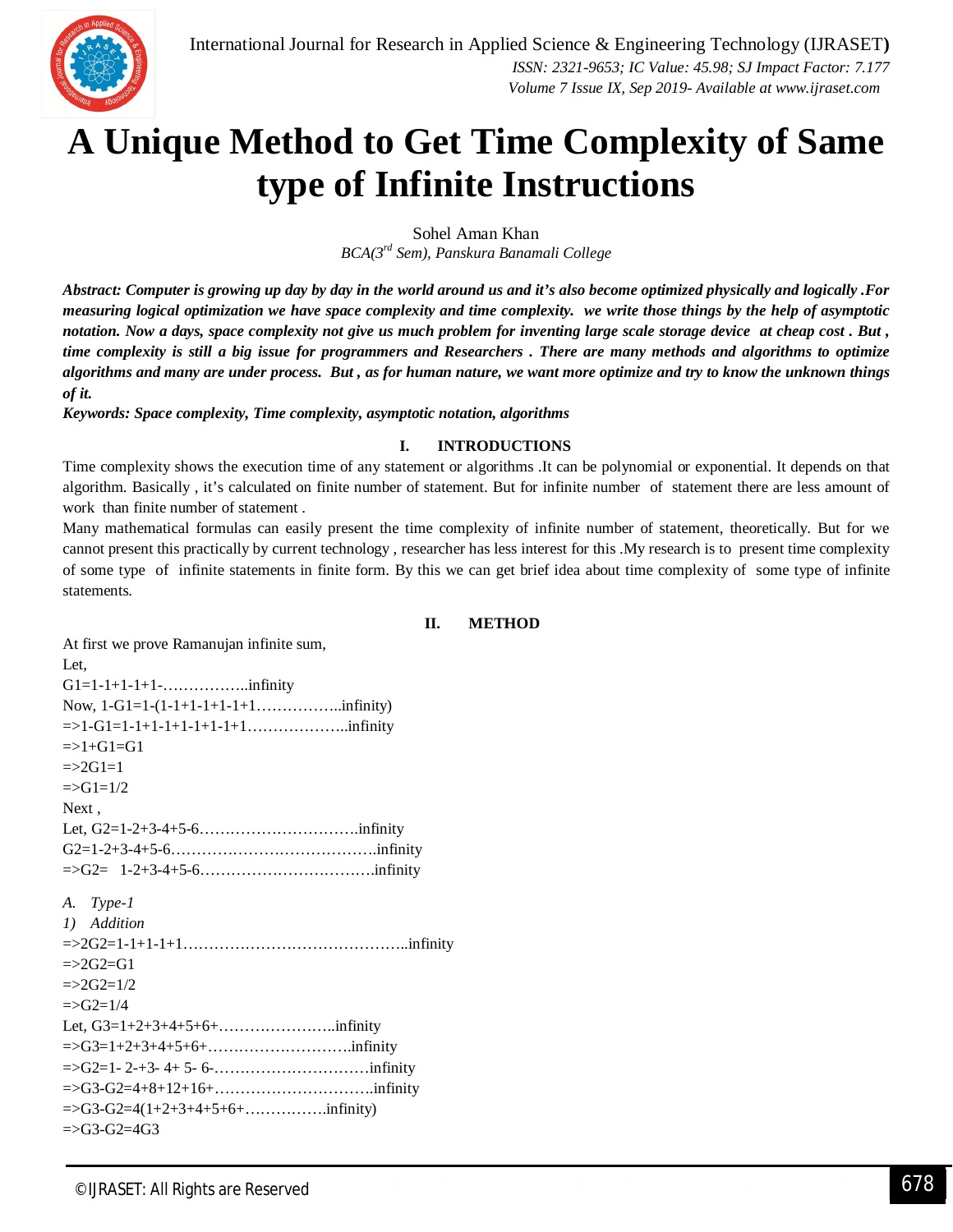

 *ISSN: 2321-9653; IC Value: 45.98; SJ Impact Factor: 7.177 Volume 7 Issue IX, Sep 2019- Available at www.ijraset.com*

 $=\geq 4G3-G3=-G2$  $\approx$  =>3G3= -1/4  $=>G3= -1/12$ Now ,we prove that 1+2+3+4+5+6+………….infinity= -1/12

*2) Let Prove The Time Complexity Of Infinite Summation Loop(All Variables Should Be Integer)*  $s=0,i=1;$ while(1)---------------------------------(True) {  $s=$ s $+i$ ;  $i=i+1;$ we all know that, according to answer of sum, the time complexity of any sum is digit of answer or (digit of answer -1) Now, the answer of the summation in the program is -1/12 according Ramanuajn infinity sum so the time complexity of this program is 1 or  $(1-1=0)$  (But 0 is not Possible) So Time complexity of this summation is 1. *B. Type-2 1) Subtraction* Let ,G4=1-2-3-4-5-6-…………………infinity G4-1=-1+1-2-3-4……………………infinity  $=$   $>G4$ -1=1-1-2-3-4-……………………infinity =>G4-1=1-(1+2+3+4+5+………………infinity)  $\Rightarrow$ G4=1+1-(-1/12)  $=\left[5\right]$  $=$ >G4=25/12 Now, we prove that 1-2-3-4-5-6-………..infinity=25/12 *2) Let Prove The Time Complexity Of Infinite Subtraction Loop(All Variables Should Be Integer)*  $s=1, i=2;$ while(1)-----------------(True) {  $s=s-i;$  $i=i+1;$ we all know that, according to answer of subtraction, the time complexity of any subtraction is digit of answer or above. Now, the answer of the subtraction in the program is 25/12 (according proven value by Ramanuajn infinity sum approach.) So, lower bound is 1 because digit of s(variable) is 1 (1 is the smallest number to be the count of digit of subtraction ) *C. Type-3 1) Multiplication:* We all are know that multiplication of all positive integer is  $(2*\pi)'(1/2)$  by the help of Reimann zeta function which is equivalent to 2.50662827463 *2) Let Prove The Time Complexity Of Infinite Multiplication Loop(All Variables Should Be Integer)*  $s=1, i=2;$ while(1)-----------------(True) {

 $s=s*<sub>i</sub>;$ 

 $i=i+1$ ;

}

Now, the answer of the multiplication in the program is equivalent to 2.50662827463 (according proven value by Reimann zeta function approach.)

We know that time complexity of any multiplication is  $O(n)$  and highest digit of an multiplication is  $2*n$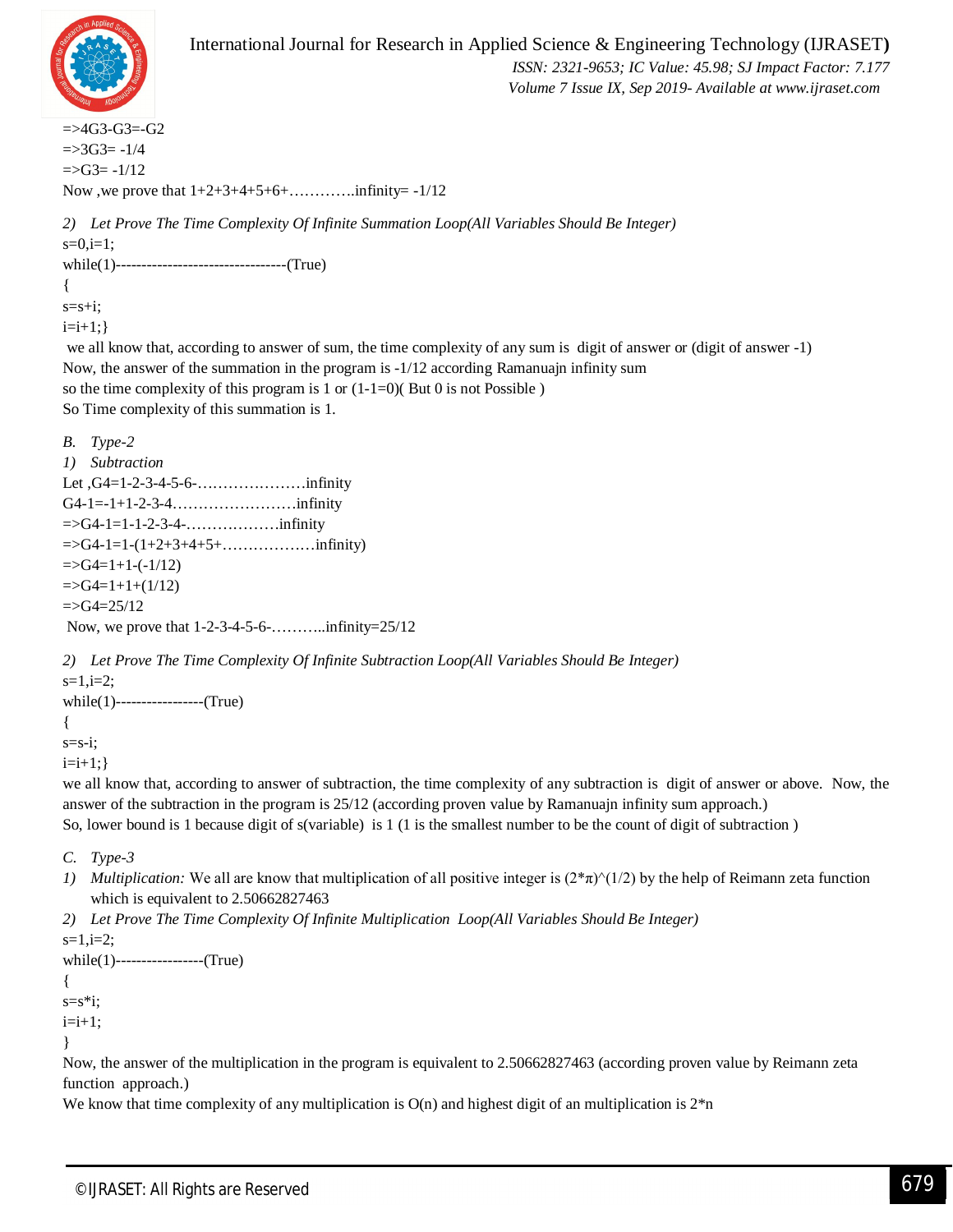

International Journal for Research in Applied Science & Engineering Technology (IJRASET**)**

 *ISSN: 2321-9653; IC Value: 45.98; SJ Impact Factor: 7.177 Volume 7 Issue IX, Sep 2019- Available at www.ijraset.com*

We also know that output is highest count of digit of output which is have by above numbers or it may be less than is highest count of digit of output which is have by above numbers So, one probability to be time complexity by the help of answer of above multiplication is  $O(1/2) = O(0.5)$  because count of digit of output of above answer is 1 as an integer.

*D. Type-4*



Insertion in Binary Tree

Let, create a balanced binary tree and insert data in proper way for infinite time. Time complexity of insertion in binary tree is Log (n) { best case } n {worst case } Let prove the above problem , Time complexity for best case,  $=$   $\log(1) + \log(2) + \log(3) + \ldots$  Infinity  $=$   $\geq$ 2.303\*(1/2)\*ln(2\*π) =>2.116(By the help of Reimann Zeta function) Time complexity for worst case,  $= >1+2+3+4+\ldots$  infinity  $\Rightarrow$  1/12( by help of Ramanujan infinity sum) We can see that the best case and worst case is swapped for infinite instructions .

### **III. RESULT**

By the above method we see that many type of infinite instructions have a time complexity which can represent in finite form . by seeing the trends of those time complexity ,We get a brief idea that time complexity of other infinite instructions may be a finite number.

#### **IV. CONCLUSION**

The main intention of this presentation is to Speed up the curiosity for infinite computation problem. The advantage of this research is to get brief idea of computation of infinite statement and create technology to compute this type of computation problem. The research will help the future researchers to do their research in this field as well as related fields.

#### **REFERENCES**

- [1] Ramanujan infinity sum
- [2] Reimann Zeta fuction
- [3] www.wikipedia.org
- [4] www.brilliant.org
- [5] www.quora.com